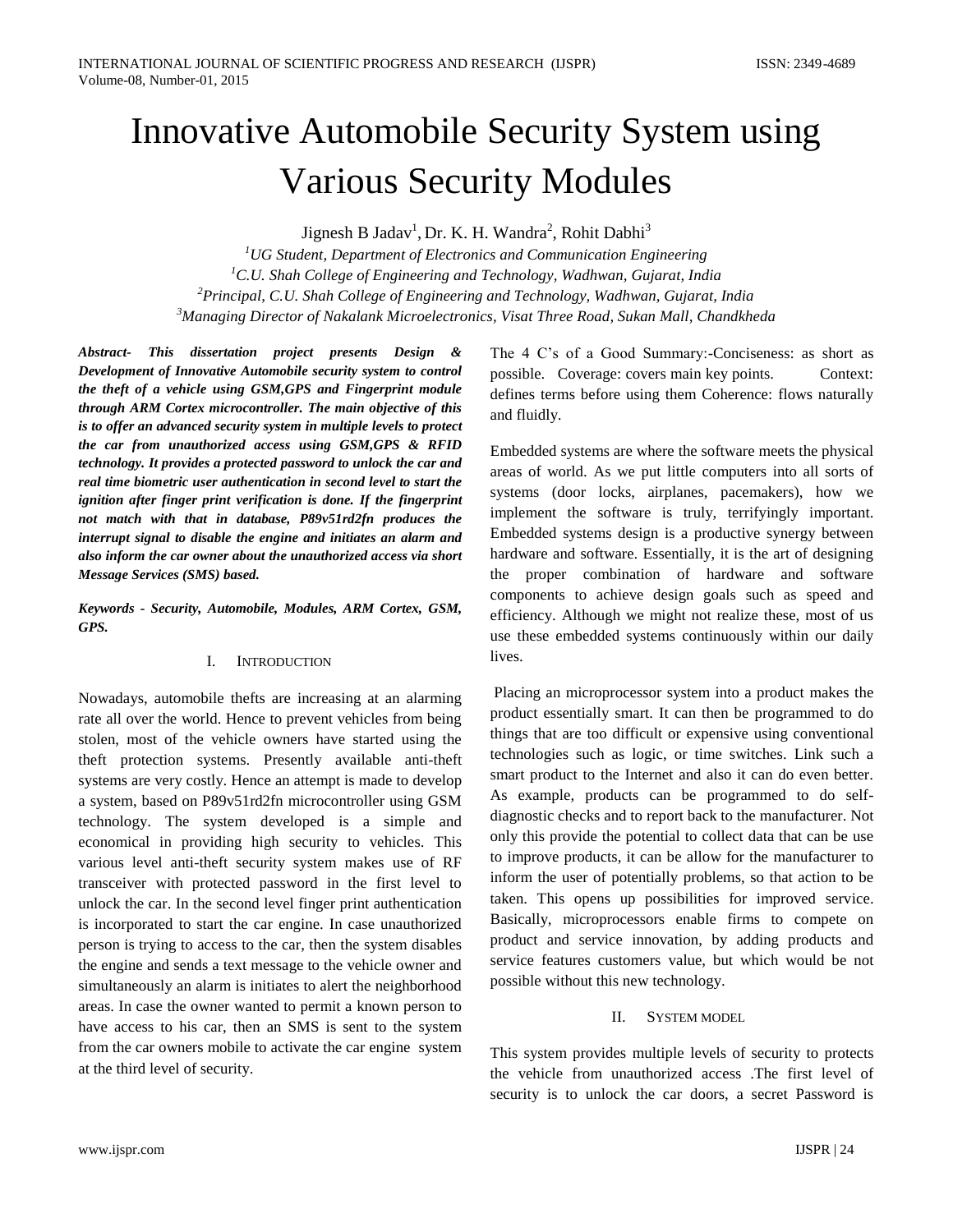required from the user. User can type this password from his/her car key which contains RF(Radio Frequency) transmitter along with four digit keypad. RF receiver is placing inside the car and interfaced with the microcontroller. It is used to receive the message string from RF transmitter. Then the system compares the entered RF string password with the existing or already defined by owner. If entered password is correct then the system goes to next security level. Otherwise, a text message is sent to the owner that "password entered at level 1 is not valid.

Before going to start the engine user has to go in the second level of security i.e. fingerprint/biometrics verification of the owner. Finger print sensor is used for enroll and verify the fingerprints. In case it matches with the already stored fingerprints, then user has to insert their key to start the car engine. Otherwise a text message is sent to the owner that "finger print verification at level2 is unauthorized "and at the same time alarm is enable and one message is sent to the owners number via GSM.

In case if a known person to owner whose fingerprint is not stored in memory want to use the car, then the person has to go through the third level of security. In which owner gives permission to access the vehicle by sending a text message to the system to enable the engine.

# III. SYSTEM ARCHITECTURE

The system comprises of a ARM CORTEX & P89v51rd2fn microcontrollers which are the brain and control circuit behind the entire design,



Fig 3.1: Functional block diagram of security system

#### *ARM CORTEX:*

ARM is a family of instruction set for computer processors based on a reduced instruction set computing (RISC) architecture developed by British company ARM Holdings.

A RISC-based computer design approach means ARM processors require significantly few transistors than typical CISC processors in many computers. This approach reduces costs, heat and power use. Such reductions are desirable for light, portable, battery-powered devices—including devices like smartphones, laptops and other embedded systems. A simpler design facilitates most efficient for higher core counts at lower cost, providing good energy efficiency for servers. ARMv7, is the most widely used in mobile devices and tablets.



Fig. 3.2 Cortex MO

ARMv7, that defines the architecture for the first of the Cortex series of cores, defines three architecture "profiles":

A-profile, the "Application" profile: Cortex-A series

R-profile, the "Real-time" profile: Cortex-R series

M-profile, the "Microcontroller" profile: Cortex-M series

Architecture profiles were defined for ARMv7, ARM subsequently also defined the ARMv6-M architecture (used by the Cortex M0/M0+/M1) as a subset of the ARMv7-M profile with fewer instructions

#### *RF module:*

RF module is ideal for remote control applications within some specified distance. The transmitter operates from 1.5- 12V power supply, making it ideal for battery-powered applications, where low cost and long range is essential. The RF receiver module require not any external RF components except for the antenna. It generates virtually no emissions, and it can be used for higher volume applications.

#### *Fingerprint Module:*

It adopts optic fingerprint sensor, which consist higherperformance Digital Signal Processing and Flash. Fingerprint Sensor Module is able to conduct fingerprint image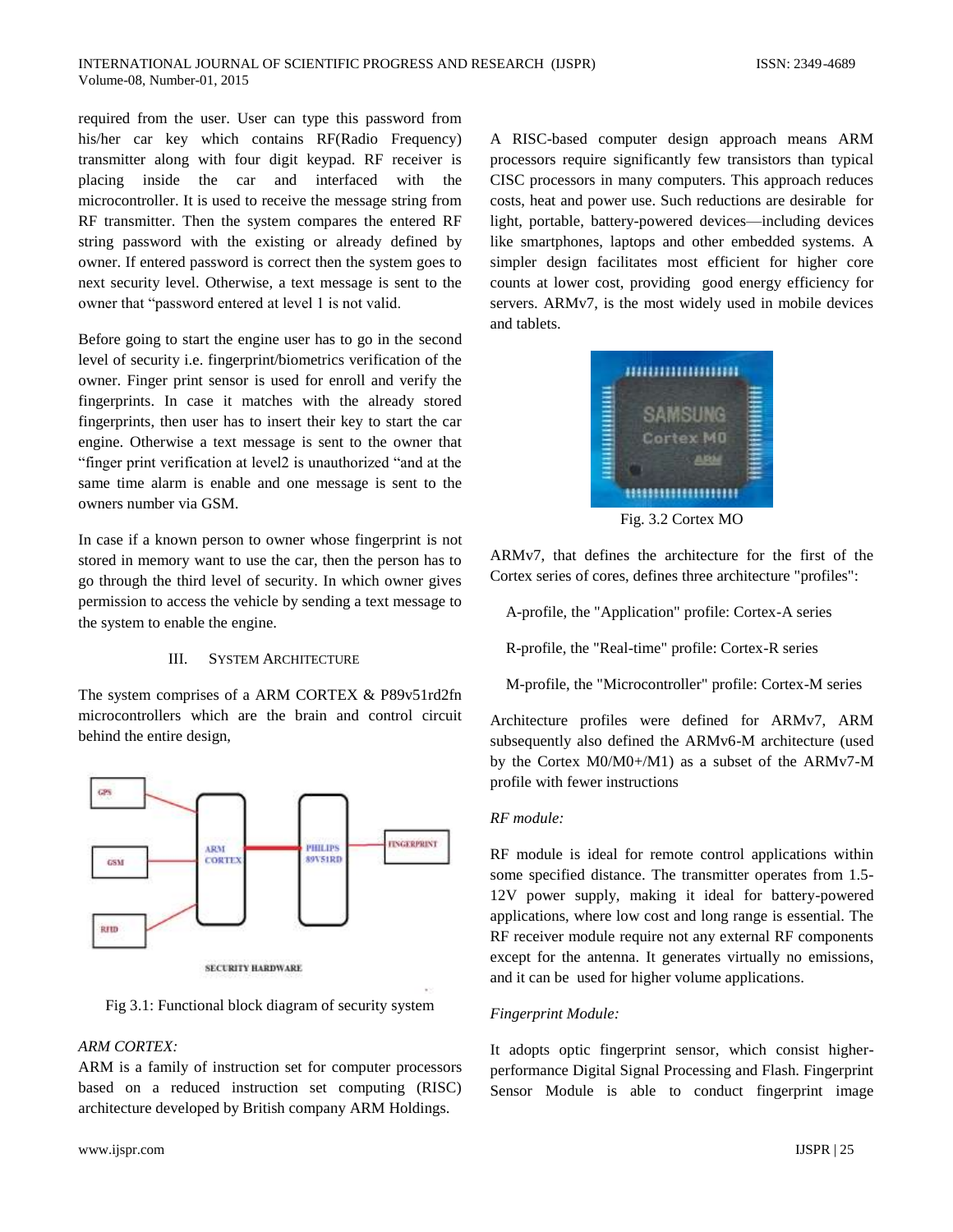processing. It is used to perform fingerprint verification for better security to Automobile security system.

## *Proximity Sensor:*

This proximity sensor, which is able to detect the presence of metal objects that in the range of their oscillating field and provide detection of target. When the key is inserted in the key hole the inductive proximity sensor detects the key and sends signal to the microcontroller, after which engine system is start.

#### *GSM Module:*

GSM is Global System for Mobile communications. It is the most popular form in telephony communication, and it is nowadays available in all locations in entire world. GSM provides users to make use of their phones for mobile communications. The popularity of GSM is known from the number of user's i.e. over 2 billion people all across the world use GSM technology. It provides high quality signals and speech channels, as make them access to high quality digital communication at very appropriate rates. Their customers with cheap calling and text messaging options by GSM network operators.

## *Relay:*

A relay is an electrically operated switch and it isolates one electrical circuit from another. In its simple form, a relay consists of a coil used as an electromagnet to open and close switches contacts in relay. It is used to switch a device which draws more current than is provided by an output of a switch or component.

# *DC motor:*

A DC motor consists of a rotor and a permanent magnetic field stator. Which is maintain by using permanent magnets or electromagnetic windings.

# IV. DESIGN LAYOUT OF SECURITY SYSTEM



Fig. 4.1 Security Methods

## *Hardware Design:*

In this section we are connecting microcontroller with entire security system modules.



Fig. 4.2 Hardware with interfacing two ARM processor as shown



Fig. 4.3 Interfacing two ARM processor

The system consists of RF transmitter, which contains switches, through which user enters the secret password .This entered password is then received by RF receiver. RF transmitter is powered by battery and is placed on car key of the owner.

#### V. RESULTS

In this paper we present an anti theft security system for cars using GSM that tries to protect the vehicle from theft by means of multiple levels of security system.

#### *Level 1:*

To unlock the car, a secret password is required from the user. If the entered password is correct as stored then the system goes to next security level otherwise, a text message is sent to the owner that "password entered at level 1 is unauthorized" shown in figure 5.